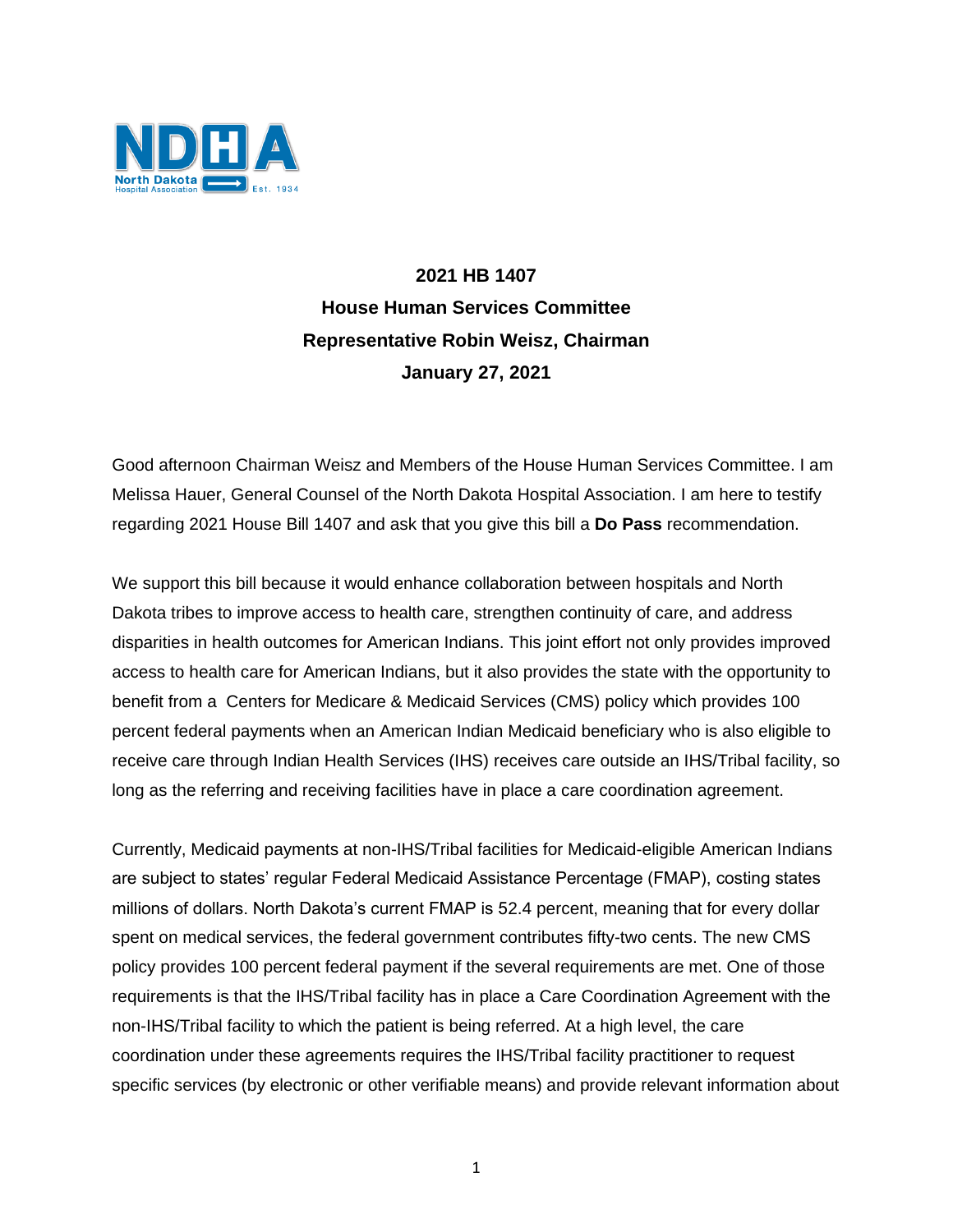the patient to the non-IHS/Tribal provider; the non-IHS/Tribal provider must send information about the care it provides to the patient, including results of screening, diagnostic or treatment procedures, back to the IHS/Tribal facility practitioner; the IHS/Tribal facility practitioner must continue to assume responsibility for the patient's care by assessing the information and taking appropriate action, including furnishing or requesting additional services; and the IHS/Tribal facility must incorporate the patient's information in the medical record.

In this way, the care of these patients is better coordinated between the IHS/Tribal facility practitioner and the outside health care provider who sees the patient for a particular treatment or procedure that could not be provided at the IHS/Tribal facility. It is not only better for the patient, but it also allows the state to receive 100 percent federal reimbursement, rather than the current 52 percent for the traditional Medicaid population.

As you might recall from our discussion last session of House Bill no. 1197, care coordination agreements were signed in February 2018 between the two large hospitals in Bismarck and the Great Plains Area Indian Health Services office. A great deal of work has been done since then by the two hospitals, the Standing Rock Sioux Tribe, and IHS to coordinate the care of American Indians in the region who need to be referred outside the IHS facility for specialized health care. These referrals were anticipated to be reported to the North Dakota Department of Human Services via the Medicaid billing process. And the Department would then submit them to the federal government for the enhanced payment of 100%, rather than the current 52 percent FMAP.

The "savings" returned to North Dakota from being able to claim the enhanced 100 percent FMAP was to be deposited in a tribal health care coordination fund in the state treasury. Unfortunately, further care coordination agreements have not been executed between any other tribes or hospitals. And the claims under the current care coordination agreements between the two Bismarck hospitals and Great Plains Area IHS have unfortunately not yet been able to be processed by the Department of Human Services due to the need for reprogramming of the Medicaid management information system (MMIS). It is estimated that this process could be providing millions in state general fund savings annually. The fiscal note on 2019 House Bill no. 1194, which created the law that this bill will amend, stated that, for the 2019-2021 biennium, the total savings were projected to be \$7,386,113 and for the 2021-2023 biennium, the total savings were projected to be \$8,532,324.